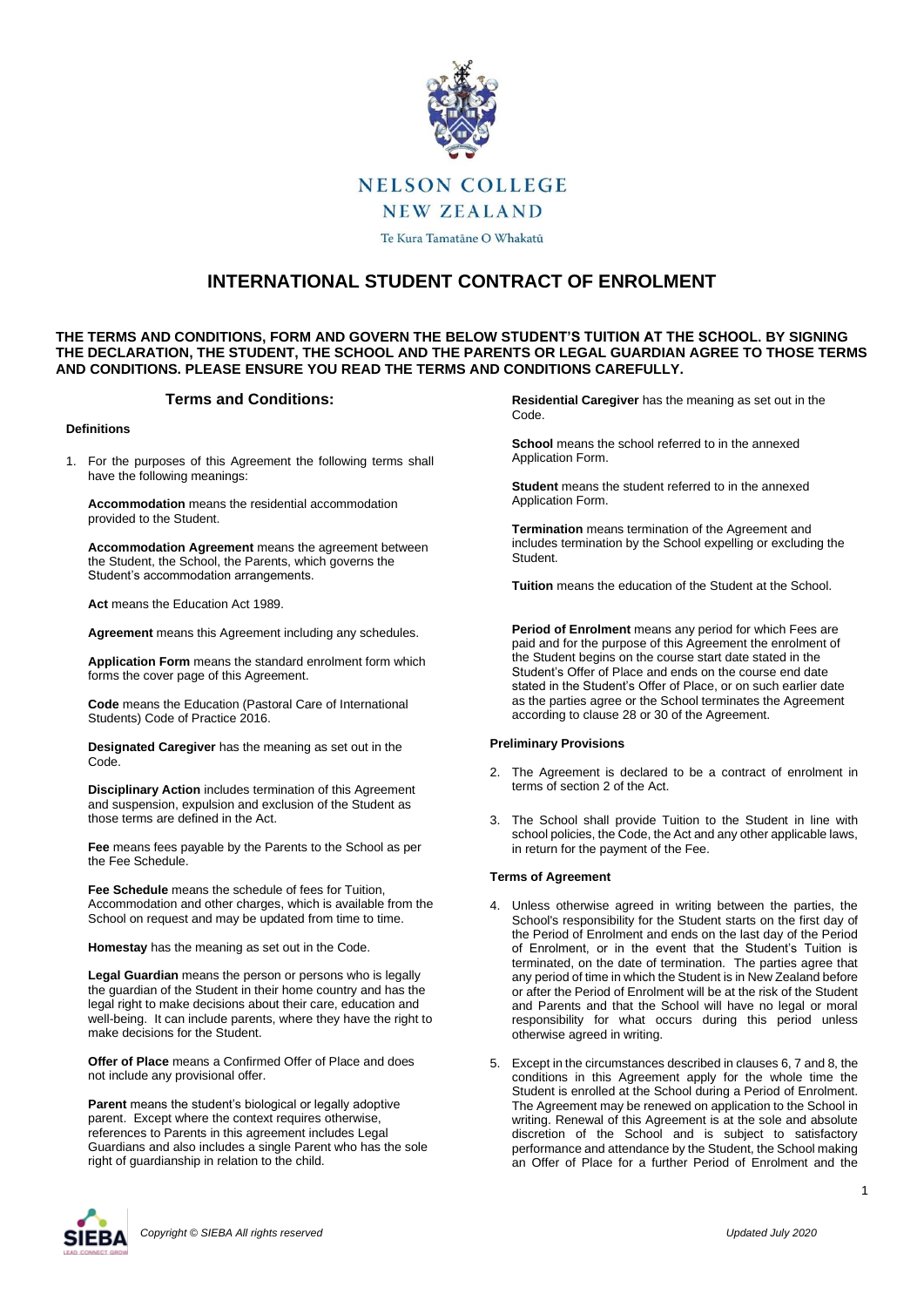payment of Fees. For avoidance of doubt, should this Agreement be renewed the Period of Enrolment for the renewed term shall be that stated in the Offer of Place issued by the School to the Student for the renewed term.

- 6. The School is not responsible for the Student if the Student chooses to leave New Zealand during the Period of Enrolment. Should the Student leave New Zealand during the Period of Enrolment other than as part of a School organised trip the School's responsibility for the Student shall end upon the Student's departure and resume upon the Student returning to New Zealand.
- 7. This Agreement is considered to be written agreement from the Parent that the School is not responsible for the Student's dayto-day care where the student is in the custody of a Residential Caregiver who is a supervisor for the Student while the Student is in temporary accommodation and that supervisor is not a resident of New Zealand and is travelling with or accompanying the Student for the purpose of supervising them during the Period of Enrolment.
- 8. The School is not responsible for the Student's day-to-day care where the Student is in the custody of a person approved by the Parent as part of a transfer-of-care arrangement during enrolment made in accordance with the Code.
- 9. During the Period of Enrolment the Student must keep the School reasonably informed of his or her whereabouts including if the Student intends to leave New Zealand during the Period of Enrolment.

#### **Accommodation**

- 10. The Parents and Student agree that no changes to accommodation arrangements will be made without the prior written agreement of the School.
- 11. The Parents and the Student agree that this Agreement is subject to and conditional on the School being satisfied that the Student has appropriate accommodation arrangements in place and, where applicable, an Accommodation Agreement or Designated Caregiver Agreement being entered into by all relevant parties.
- 12. The Parents authorise the principal of the School to inform the Residential Caregiver (whether or not arranged through the school) of all matters and information required to be provided to the Parents and agree to appoint the Residential Caregiver in New Zealand to receive such information in place of the Parents.

#### **Immigration and Insurance**

- 13. The Parents and Student agree to comply with the visa requirements as set out in the Immigration Act 2009, and any visa conditions applicable to the Student's stay in New Zealand. The Parents and Student understand that the School has an obligation to report any breaches of the visa requirements to the appropriate immigration authority.
- 14. The Student must maintain an up-to-date visa as stipulated by Immigration New Zealand.
- 15. The Parents agree that it is a condition of enrolment that the Student has current and comprehensive travel and medical insurance. Where insurance in not arranged by the School, the Parents will provide the School with evidence of the relevant insurance policy. If appropriate evidence is not provided, the School may organise insurance it considers appropriate and pass on this cost to the Student or Parents.
- 16. The Parents agree they have read the policy details for the Student's travel insurance policy and any other relevant information provided by the insurer from time to time and:
- (a) accepts all exclusions that apply to the insurance policy and
- (b) agrees that where the school arranges insurance on behalf of the Parents, the Parents have disclosed all medical conditions to the School that may affect insurance cover.
- 17. The Parents agree to cover any costs for the Student that are excluded by the Student's travel insurance policy and are not otherwise covered by publicly funded medical services in New Zealand. For the avoidance of doubt, the Parents agree that the School is not responsible for any costs incurred on behalf of the Student that are excluded by the Student's travel insurance policy and not covered by publicly funded medical services in New Zealand.

#### **Fees**

- 18. The Fee must be paid to the School in advance of each Period of Enrolment or as otherwise directed by the School. The Parents and the Student agree to comply with school policies regarding the payment of the Fee.
- 19. If Tuition is terminated by the School during a Period of Enrolment, any refund of the Fee applicable to that Period of Enrolment will be assessed in accordance with the refund policy which is annexed to this Agreement as Schedule Three, as updated by the school from time to time.

## **Information, Warranties and Acknowledgements**

- 20. The Parents agree to provide the School with educational, medical, financial, or other information relating to the wellbeing of the Student as may be requested from time to time by the School. If the Parents provide misleading information or fail to disclose information about the Student to the School, such that the School has to change or modify the level of Tuition or Accommodation required by the Student, the School may charge the Parents such fees as required to adequately compensate for such extra requirements. For avoidance of doubt, the obligation to disclose information continues during the term of this Agreement and the Parents / Legal Guardians must notify the School of any changing conditions in relation to the Student.
- 21. The Student and the Parents confirm that:
	- The Student does not suffer from any medical condition or behavioural condition (including mental health conditions and allergies) that may negatively impact on the health, safety or education of the Student or any other student at the School, except as disclosed on the Application Form;
	- (b) The Student does not have any medical or other special needs that require extra support, except as disclosed in the Application Form;
	- (c) The Student has never been charged with or convicted of any crime, or the subject of other proceedings before any court, except as disclosed in writing on the Application Form;
	- (d) All information in the Application Form is true and correct to the best of their knowledge and belief.
- 22. The Parents and Student acknowledge that:
	- (a) The School may obtain at any time from any person or organisation any information it requires to process and/or accept the Student for admission to the School or to perform or complete any of the other purposes under this Agreement. The Parents and the Student

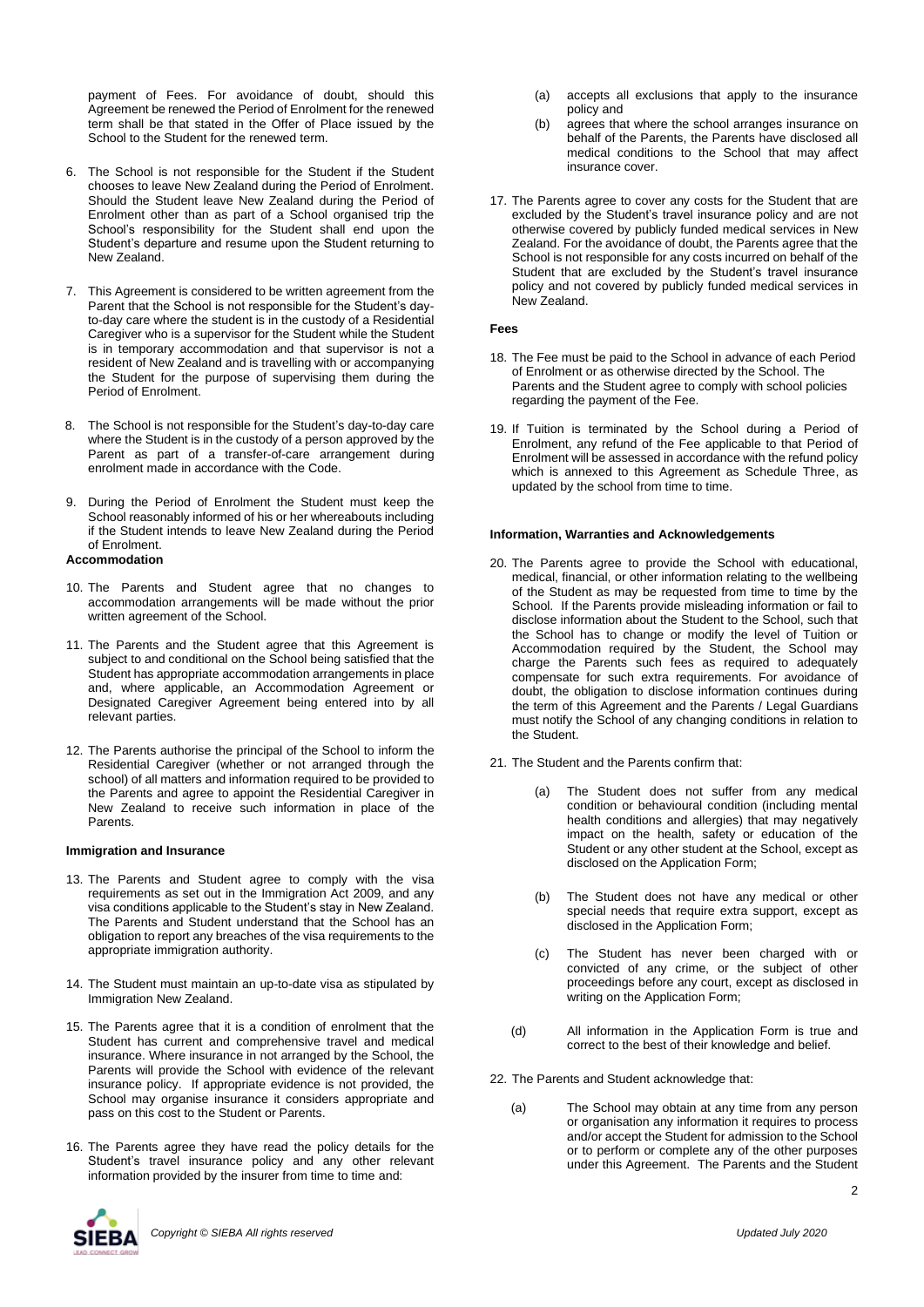authorise any such person to release to the School any personal information that person holds concerning the Student and/or Parents.

- (b) If the Student and/or Parents fail to provide any information requested in relation the Students admission to the School, the School may be unable to process the Student's application.
- (c) This Agreement is conditional at all times on the Student having accommodation in New Zealand which complies with the Code. If this condition is unable to remain fulfilled, than this Agreement will be at an end.
- (d) Personal information of the Student and/or Parents collected or held by the School is provided and may be held, used and disclosed to enable the School to process the Student's eligibility to receive Tuition at the School and Accommodation.

- (e) The Parents agree that where the Student lives in a School approved Homestay, this Agreement is subject to an Accommodation Agreement being entered into by the School and the Parents. Where the Student lives with a Designated Caregiver, this Agreement is subject to a Designated Caregiver Agreement being entered into by the School, the Parents and the Designated Caregiver. In either case, a breach by the Student of the Accommodation Agreement or of the Designated Caregiver Agreement will be considered to be a breach of this Agreement.
- (f) All personal information provided to the School is collected and will be held by the School.
- (g) The Student and Parents have the right under the Privacy Act 1993 to obtain access to and request corrections of any personal information held by the School concerning them.
- (h) Under the Privacy Act 1993, any information collected may be provided to education authorities.
- (i) Information relating to the education, health, welfare or safety of the Student, may be released to relevant people outside the School, at the discretion of the School.
- (j) Photographs and videos of the Student may be used for the Student's records and in any publicity material for the School, including social media posts by school staff, unless otherwise agreed in writing by the parties.

#### **Consent**

- 23. The Parents and the Student, who have signed this Agreement appoint and authorise the principal of the School (or such other person as may be appointed by the School to carry out the principal's duties) to:
	- (a) Receive information from any person, authority, or corporate body concerning the Student including, but not limited to, medical, financial, educational or welfare information;
- (b) Provide agreements on the Student's behalf in the event of a medical emergency where it is not reasonably possible to contact the Parents.
- 24. The School shall seek specific written agreement of the Parents before the Student, being a student of any age, participates in any activity either organised by the School or by another party which is considered to be an adventure activity or extreme sport or an activity that is organised by the School and requires the Student to stay away from their regular accommodation overnight.
- 25. Except in the circumstances described in clause 24, this agreement is considered to be written agreement of the Parents for any activity organised and/or supervised by the School, including trips and physical activities, regardless of whether agreement is sought from domestic students in relation to the same activity.
- 26. Unless otherwise agreed in writing by the parties, this Agreement is considered to be written agreement for leisure travel or stays organised and supervised by the Student's Homestay or Residential Caregiver where the travel is within New Zealand for a period of not more than seven days and does not result in the Student missing any scheduled school days.

#### **Conduct, Discipline and Termination**

- 27. The Student will comply at all times with school policies, the Code and the Act, and the Parents shall work with the School to ensure such compliance. This includes compliance with the School Code of Conduct in Schedule One, including any amendments made by the School during the Period of Enrolment.
- 28. In the event of any breach of this agreement by the Student or the Parents, the School may take any disciplinary step it considers appropriate, including terminating this Agreement, and/or suspending, excluding or expelling the Student and (if applicable) notifying Immigration New Zealand of its decision to terminate the Agreement or to exclude or expel the Student.
- 29. The following actions shall be considered to be breaches of this Agreement which may warrant disciplinary action:
	- (a) Refusal by the Student to obey any reasonable instruction given by any employee or officer of the School during the Period of Enrolment;
	- (b) Any breach of the School Code of Conduct by the Student;
	- (c) Any breach of the Accommodation Agreement or Designated Caregiver Agreement by the Student or Parent;
	- (d) Any act by the Student during the Period of Enrolment that creates a risk to the safety of any person;
	- (e) Any act by the Student during the Period of Enrolment that threatens the education of any other Student;
	- (f) Any breach of clauses 14 or 15 of this Agreement or of the warranties contained in clause 21 of this Agreement;
	- (g) Failure to make payments invoiced according to the Fee Schedule; and
	- (h) Any other breach of this Agreement

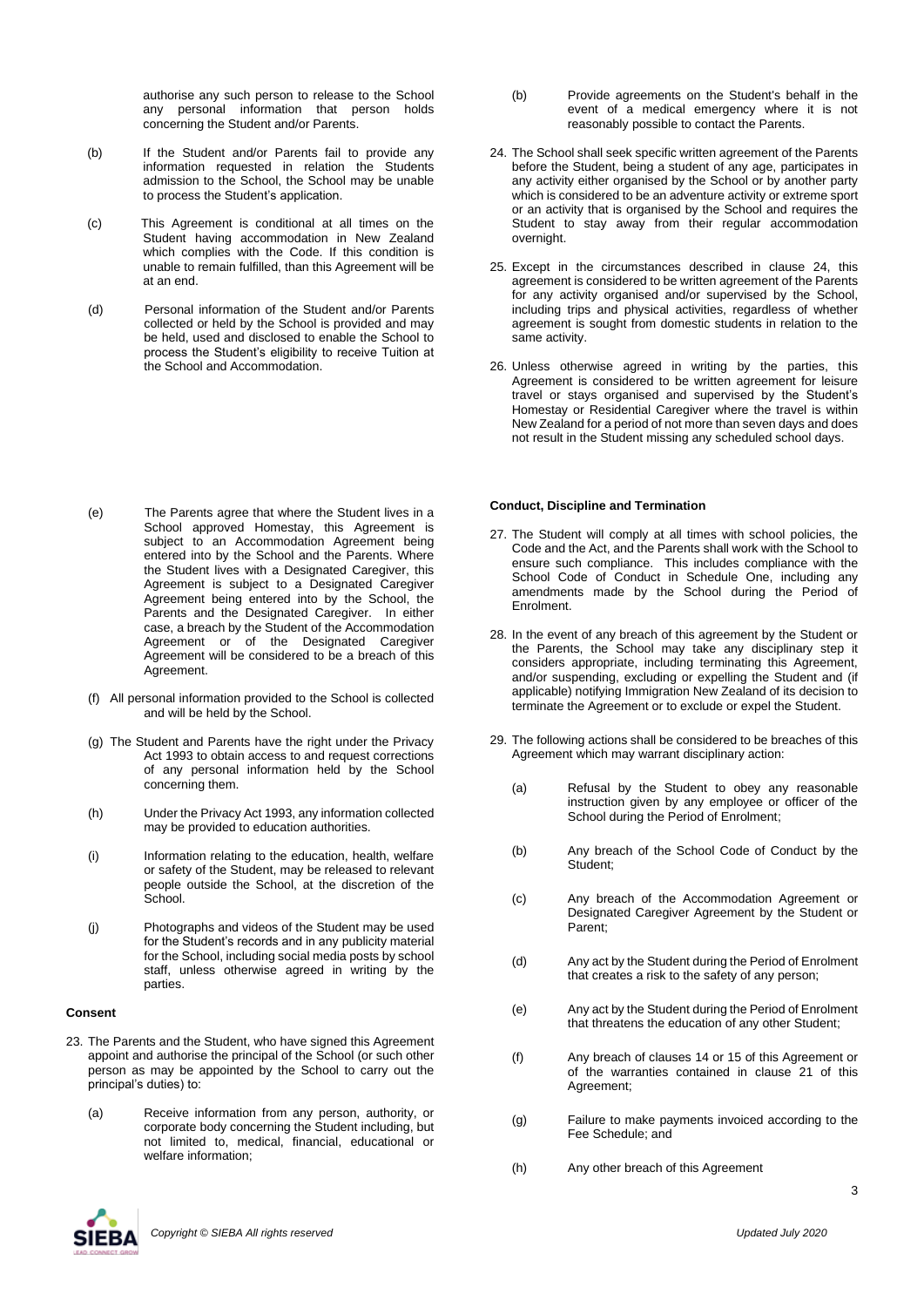30. Where appropriate, the School will follow the process set out in the Disciplinary Policy which is annexed to this Agreement as Schedule Two when exercising its disciplinary powers as stated in clause 28 of this Agreement, but nothing in this Agreement shall limit the power of the School to immediately terminate this Agreement or expel or exclude the Student for serious misconduct or to suspend the Student pending investigation if the School concludes that this step is necessary for the purpose of protecting the safety of any person, including the Student.

#### **General Matters**

- 31. No party to this Agreement is liable to the other for failing to meet its obligations under this Agreement to the extent that the failure was caused by an act of God or other circumstances beyond its reasonable control.
- 32. This Agreement shall be construed and take effect according to the non-exclusive laws of New Zealand. In relation to any legal action or proceedings arising out of or in connection with this Agreement the Parents:
	- (a) Submit to the non-exclusive jurisdiction of the Courts of New Zealand; and
	- (b) Agree that proceedings may be brought before any Court including any forum constituted under the Arbitration Act 1908 within New Zealand, and waive any objection to proceedings in any such Court or forum on the grounds of venue or on the grounds that the proceedings have been brought in an inconvenient forum.
- 33. Notices given under this Agreement must be in writing and given to the addresses set out in the Application Form. Those notices sent by post will be considered to have been received ten (10) days after posting.
- 34. Notices may also be given by sending an email to the email addresses specified in the Application Form and will be considered to have been received twelve (12) hours after it has been sent.
- 35. This Agreement contains the entire understanding between the parties. The terms of the Agreement may only be changed by the School in consultation with the Student, and Parents, except where such change is required by New Zealand legislation or the Code. This Agreement shall continue in force during the Period of Enrolment with the School.
- 36. The School shall at all times comply with the Health and Safety at Work Act 2015.
- 37. Nothing in this Agreement limits any rights that the Parents or Student may have under the Consumer Guarantees Act 1993.
- 38. The parties acknowledge that prior to signing this Agreement, they have had the opportunity to seek independent legal advice about its content and effect.
- 39. This Agreement may be signed in one or more counterparts, each of which when so signed and all of which together shall constitute one and the same Agreement. Delivery of signed counterparts may be delivered by email, facsimile transmission or through an internet service set up for that purpose.
- 40. The parties agree that any dispute in relation to this Agreement will be resolved in line with the Code and the School Policies.

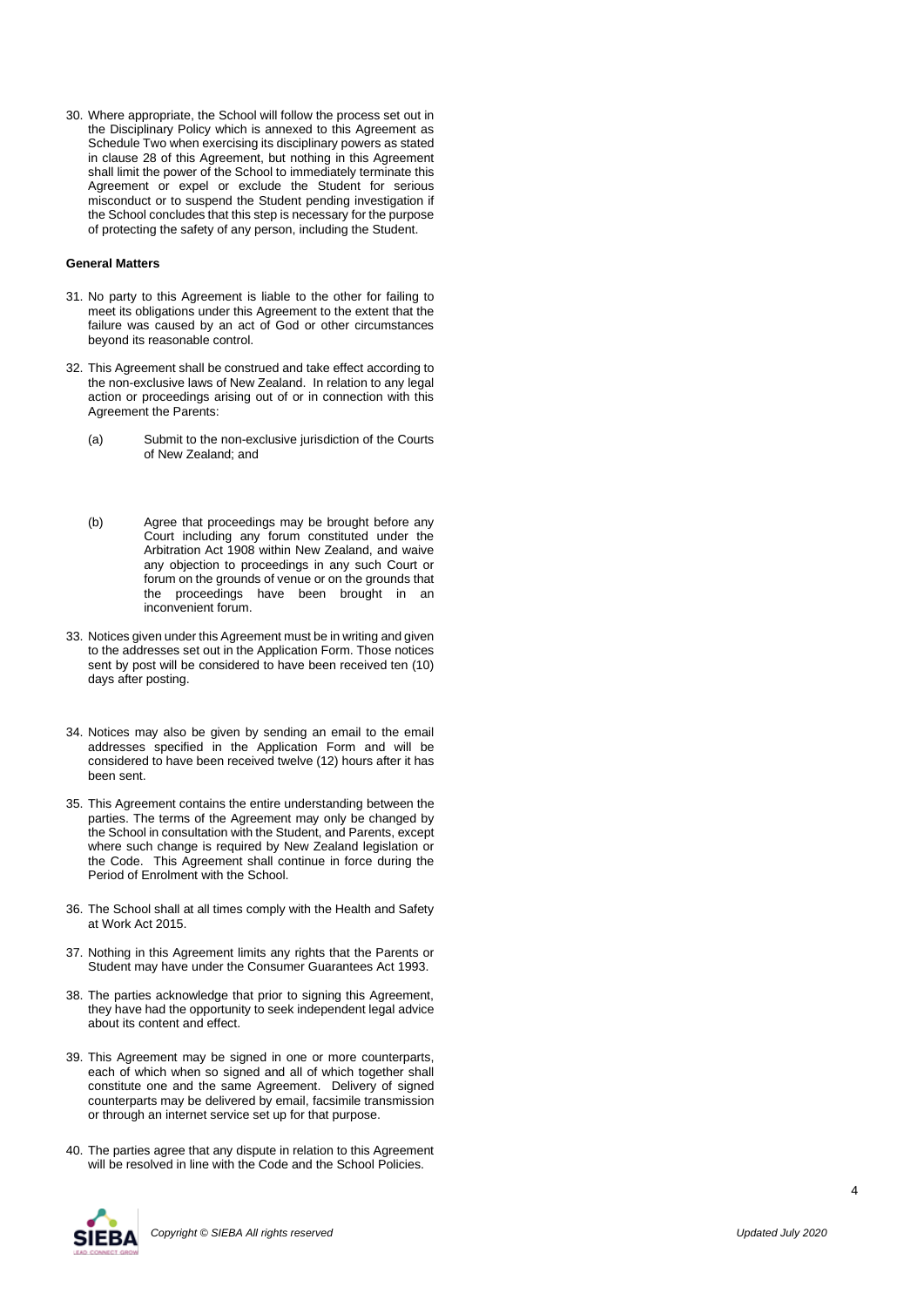# **Code of Conduct**

(Schedule One)

Students are expected to always act in a manner which is respectful of themselves, others, their property and their environment. Their behaviour needs to bring credit to themselves and to Nelson College. This Code of Conduct applies to school trips, school functions and on the way to and from school, not just at school.

# NON-NEGOTIABLE STANDARDS:

## Respect yourself

- Wear the uniform correctly:
- Students are required to attend school whenever it is open unless they are ill or facing a serious family emergency.
- Attend and be on time to every class
- Bring appropriate equipment to each class.
- Be on task and complete homework.

## Respect others

- Be considerate and courteous towards other students, staff and visitors. Physical or verbal abuse is unacceptable and put downs and bullying will not be tolerated.
- Do not deny teachers the right to teach and other students to learn.
- Pay attention in class and avoid interrupting.
- Follow instructions the first time they are given.
- Respect the property of others, including school property.

## Respect our environment

Please respect the College environment. Keep it clean and tidy and litter-free. Do not damage it or allow it to be damaged in any way.

## OTHER RULES:

- Students may not bring any of the following items into the school grounds or use or consume them either at school, at school functions, on school trips or on the way to or from school: cigarettes, tobacco, electronic cigarettes, narcotics or any questionable substances, matches, lighters, deodorant cans,
- alcohol, solvents, fireworks, any kind of weapon, pornography. Students may not leave school grounds without permission during the school day.
- 
- International students are not allowed to own or drive a car in New Zealand

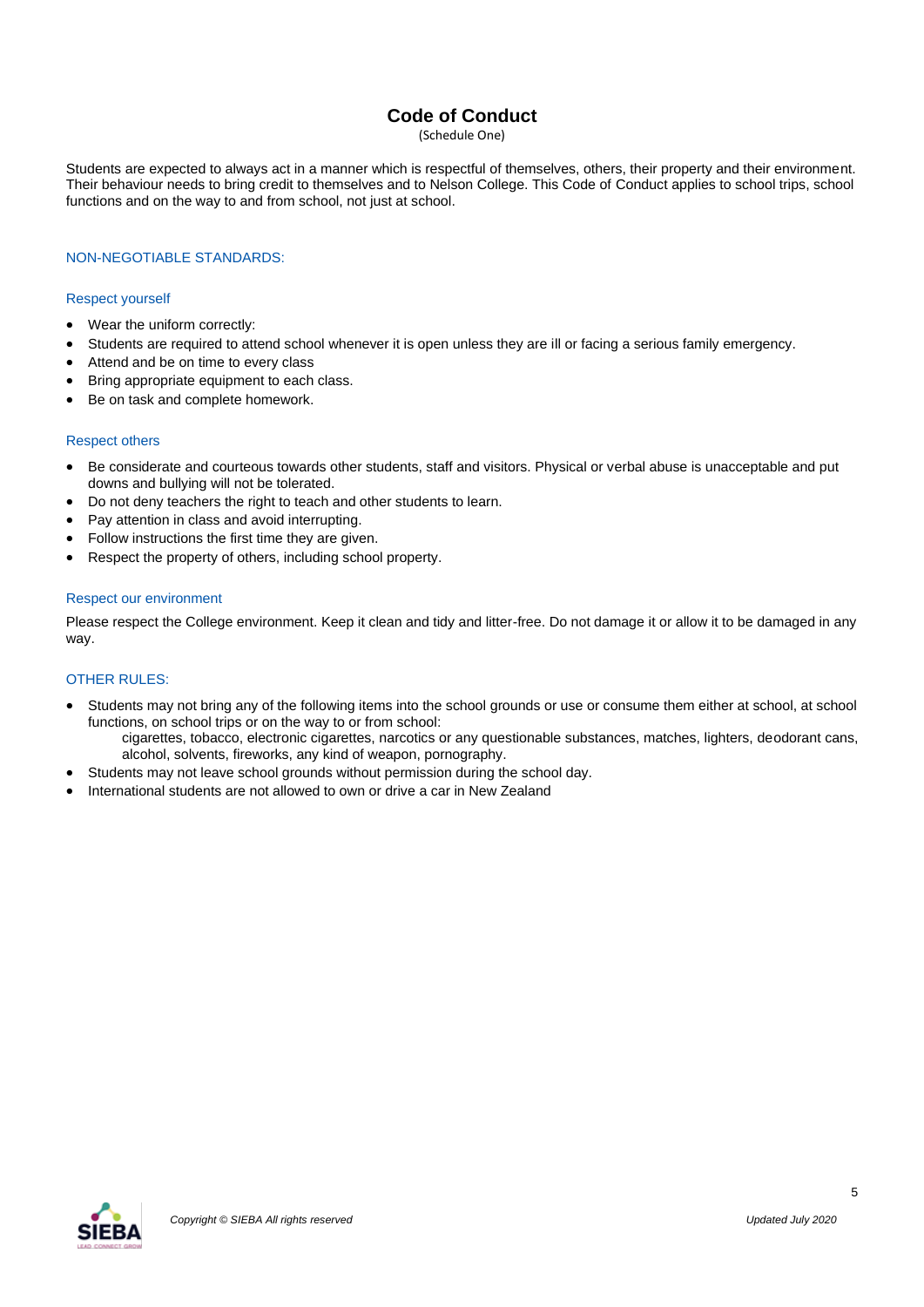# **Disciplinary Policy**

(Schedule Two)

1. The following is the School's current disciplinary policy for dealing with breaches of the Agreement. This is not intended to restrict the School's general power of discipline and this policy may be changed from time to time at the discretion of the School.

## **Overview**

- 2. Except in serious situations where immediate termination of the Agreement is necessary, or where the breach does not call for any formal response other than a warning, the School will try, where appropriate, to follow a two-stage disciplinary process.
- 3. In Stage One, the School will investigate and decide the facts, and will reach a conclusion on what happened and whether it amounts to a breach of the Agreement.
- 4. In Stage Two, if the School has determined that a breach has occurred, the School will consider the appropriate response to that breach, up to and including termination of the Agreement.
- 5. The Student will have an opportunity to provide a response to the alleged breach that the School is investigating (**the Allegation**) and any proposed disciplinary action that the School is considering taking (**the Proposed Action**).
- 6. This policy does not limit the School's power to take appropriate disciplinary action urgently and without following this process if this is necessary having regard to the seriousness of the breach.
- 7. This policy also does not limit the School's power to suspend the student for the duration of the disciplinary process where suspension is considered necessary for the safety or education of any person.

# **General Policy**

- 8. When the School is conducting a disciplinary process involving the Student it will aim to provide the Student with the following:
	- (a) a written summary of the Allegation or the Proposed Action;
	- (b) an opportunity to respond to the Allegation or the Proposed Action, either in person or in writing or both, at the choice of the Student;
	- (c) an opportunity to consider the Allegation or the Proposed Action for a reasonable period of time (keeping in mind the seriousness of the Allegation or the Proposed Action) before giving a response;
	- (d) an opportunity to contact his or her Parent before giving a response, unless the delay caused by contacting that person is unreasonable keeping in mind the seriousness of the Allegation or Proposed Action;
	- (e) an opportunity to have an independent support person of his or her choice present at any meeting relating to the disciplinary process;
	- (f) an opportunity to meet with that support person in private at any stage during the disciplinary process;
	- (g) an opportunity to have a translator present (or otherwise enable the student to participate in the process in his or her own language) during any meeting or process if the School or the Student considers that a language barrier means that a translator is required; and
	- (h) a copy of this policy setting out the rights which the Student has when engaging in the disciplinary process.

## **Disciplinary Procedure**

## **Stage One: Incident Investigation**

- 9. When the School learns of any incident or any other thing that may be a breach of the Agreement or might otherwise require a disciplinary response, the School will notify the Student of the Allegation and will provide the Student with an opportunity to give a response.
- 10. Where appropriate, keeping in mind the seriousness of the Allegation, the Student will have the opportunity to respond either in person or in writing or both, at the choice of the Student. The School will receive this response and give it genuine consideration before making a decision about the Allegation.

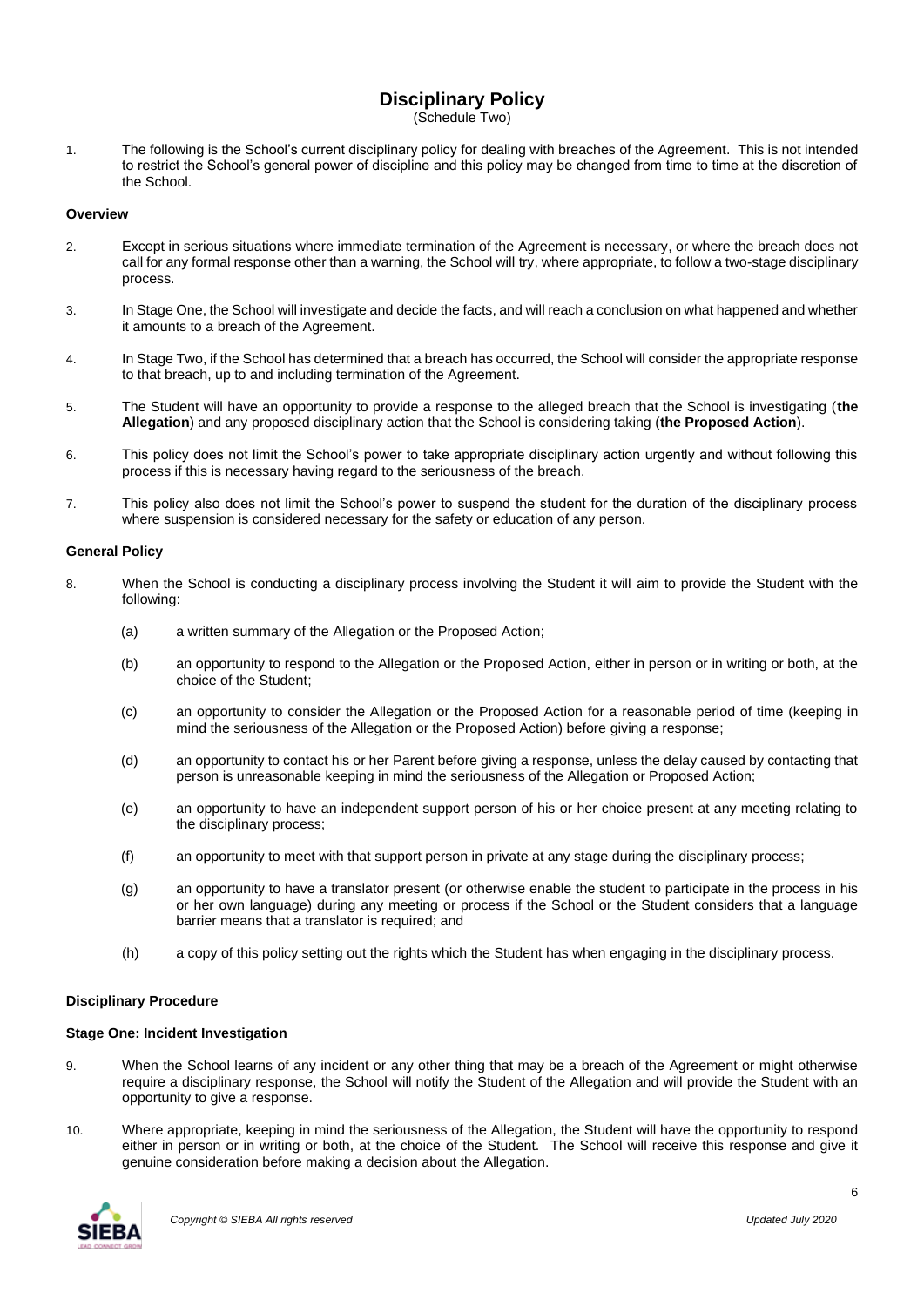11. When the School makes a decision about the Allegation it will inform the Student and parent, in writing if possible, about its conclusion as to what happened and whether it amounts to a breach of the Agreement.

# **Stage Two: Outcome Discussion**

- 12. If the School determines that a breach of the Agreement has occurred, it will inform the Student and parent of the possible disciplinary actions that it will consider taking in response to the breach and will provide the Student and parents with an opportunity to give a response.
- 13. Where appropriate, keeping in mind the seriousness of the breach, the Student and parent will have the opportunity to respond either in person or in writing or both, at the choice of the Student. The School will receive this response and give it genuine consideration before deciding the disciplinary action to be taken.
- 14. When the School decides the disciplinary action that it will take in response to the breach, it will inform the Student and parents of its decision, in writing if possible. The disciplinary action will not take effect, and no actions will be taken to put it into place, until the Student and parents have been informed of the decision.

# **Appendix – Student information – Discipline Procedure**

- 15. You will be called to meeting between with a member of the Senior Leadership Team (School) and the International Director (Support). At the meeting you be advised of the allegation against you.
- 16. You will be given the opportunity to respond either by speaking or in writing to the allegation. You will have the opportunity to get language (a translator) or cultural support and be able to contact your parents.
- 17. The School will make a decision about the Allegation based on the evidence it collects and your response.
- 18. If the School decides that a breach of the Agreement has occurred, they will inform you and your parents of the possible disciplinary actions.
- 19. You and your parents will have an opportunity to give a response to the potential discipline action.
- 20. The school will consider the response before they make a final decision on discipline action.
- 21. If the school decides to take discipline action, they will inform you and your parents in writing and no action will take place until you and your parents have been advised of the decision

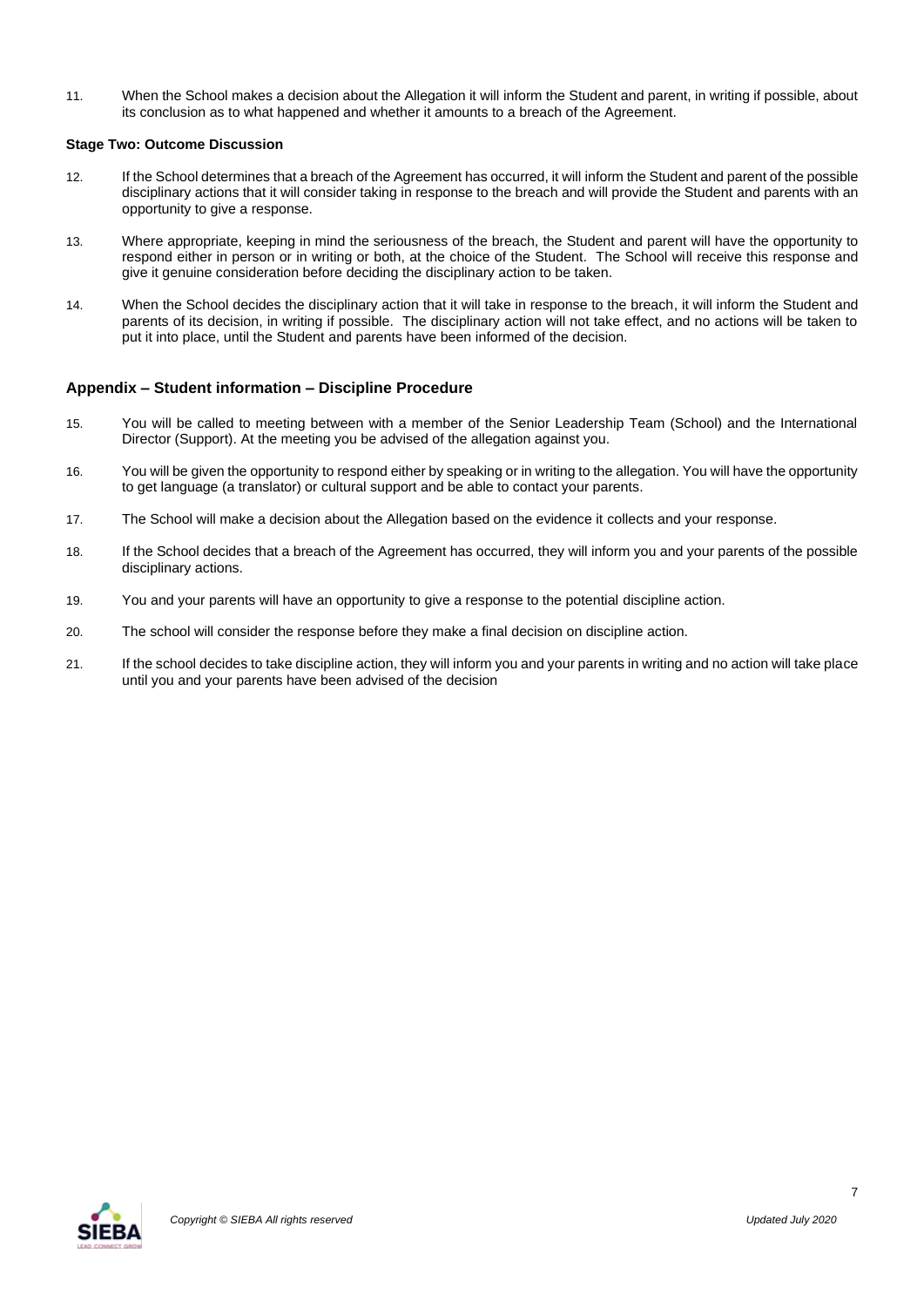# **Refund Policy**

(Schedule Three)

# **Request for a refund of international student fees**

- 1. The School will consider all requests for a refund of international student fees. Requests should be made in writing to the School as soon as possible after the circumstances leading to a request.
- 2. A request for a refund should provide the following information to the School:
	- a) The name of the student
	- b) The circumstances of the request
	- c) The amount of refund requested
	- d) The name of the person requesting the refund
	- e) The name of the person who paid the fees
	- f) The bank account details to receive any eligible refund, including address of bank and swift code where relevant
	- g) Any relevant supporting documentation such as receipts or invoice.

## **Non-refundable fees**

- 3. The School is unable to refund some fees. The following fees relate to expenses that the School may have paid or will incur as a result of receiving an application for enrolment and cannot be refunded:
	- a) **Administration Fee:** Administration fees meet the cost of processing an international student application. Administration fees exist whether an application is accepted or not or whether or not a student remains enrolled after an application is accepted.
	- b) **Insurance:** Once insurance is purchased, the school is unable to refund insurance premiums paid on behalf of the Student. Students and families may apply directly to an insurance company for a refund of premiums paid.
	- c) **Homestay Placement Fee:** Homestay placement fees meet the cost of processing a request for homestay accommodation. Costs incurred for arranging homestay accommodation for the Student before the refund request, cannot be refunded.
	- d) **Used Homestay Fees:** Homestay fees paid for time the Student has already spent in a homestay cannot be refunded. Used homestay fees may also include a notice period of two weeks.
	- e) **Portion of Unused Tuition Fees:** The School may retain a portion of unused tuition fees. Amounts retained will relate to costs that have been incurred or committed by the School and may vary.

## **Request for a refund for failure to obtain a study visa or for reasons relating to Covid-19**

- 4. a) If the Student fails to obtain an appropriate study visa, a refund of international student tuition fees will be provided less any Administration Fee that has been paid.
	- b) If the Student withdraws before the start of their enrolment, owing to medical or travel conditions arising from Covid- 19, the school will provide a full refund of fees.

## **Requests for a refund for voluntary withdrawal from enrolment - Withdrawal before enrolment**

5. a) If the Student voluntarily withdraws more than three weeks before the start date of their enrolment, a refund of international student fees will be provided less any relevant non-refundable fees set out in this policy.

b) If the Student voluntarily withdraws three weeks or less before the start date of their enrolment, a refund of international student fees will be provided less a minimum of ten weeks tuition fees and any relevant non-refundable fees set out in this policy.

## **Requests for a refund for voluntary withdrawal from enrolment - Withdrawal after enrolment**

6. If the Student withdraws on or after the start date of their enrolment, reasonable written notice of withdrawal is required by the school. Unless otherwise agreed by the School, a refund will be provided less a minimum of ten weeks tuition fees and any other relevant non-refundable fees as outlined in this policy. The minimum ten week notice period will begin the day after the date on which the school receives written notice of the student's intention to withdraw.

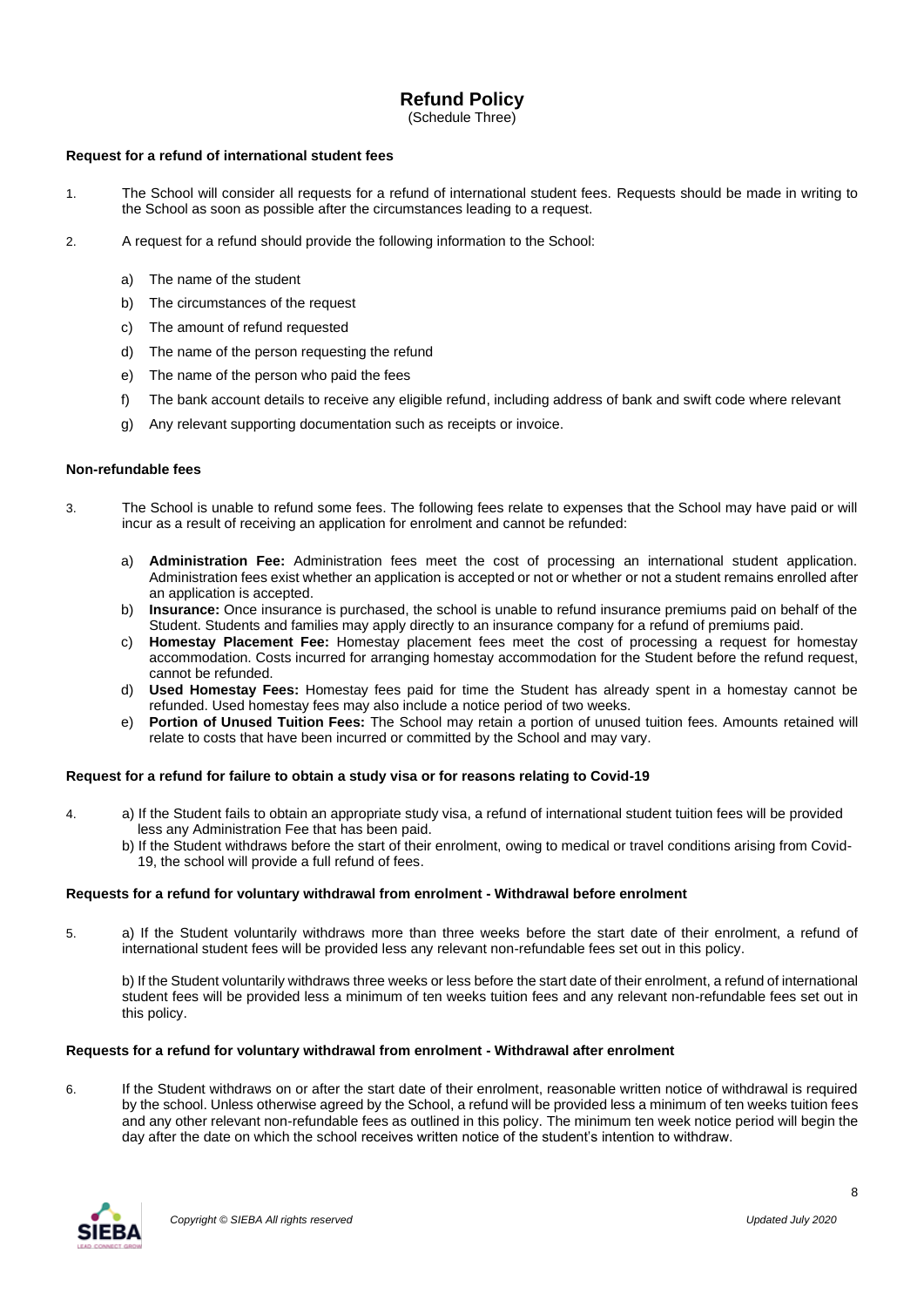# **Requests for a refund for enrolment of one term or less**

7. Where the Student is enrolled for one term or less and withdraws early, or where the school terminates the Student's enrolment, any unused portion of international student fees will be not be refunded.

# **Requests for a refund where the School fails to provide a course, ceases as a signatory or ceases to be a provider**

- 8. If the School fails to provide the agreed course of education or is no longer a signatory to the Code or no longer operates as an international education provider, the School will negotiate with the Student or their family to either:
	- a) Refund the unused portion of international student tuition fees or other fees paid for services not delivered, or
	- b) Transfer the amount of any eligible refund to another provider, or
	- c) Make other arrangements agreed to by the student or their family and the school.

# **Requests for a refund where the Student's enrolment is ended by the School**

- 9. In the event the Student's enrolment is ended by the School for a breach of the Contract of Enrolment, the School will consider a request for a refund less:
	- a) Any non-refundable fees set out in this policy
	- b) A minimum of ten weeks tuition fees from the date of termination
	- c) Any other reasonable costs that the school has incurred in ending the student's enrolment

## **Requests for a refund where the Student changes to a domestic student during the period of enrolment**

10. If the Student changes to a domestic student after the start date of their enrolment, reasonable written notice of the change is required by the School. Unless otherwise agreed by the School, a refund will be provided less a minimum of ten weeks tuition fees and any other relevant non-refundable fees as outlined in this policy. The ten weeks will begin the day after the school receives written evidence of the student's domestic student status.

## **Requests for a refund where a student voluntarily requests to transfer to another signatory**

11. If the Student requests to transfer to another signatory after the start date of their enrolment, reasonable written notice of the transfer is required by the School. Unless otherwise agreed by the School, a refund will be provided less a minimum of ten weeks tuition fees and any other relevant non-refundable fees as outlined in this policy. The ten weeks will begin the day after the school receives written notice of the student's intended withdrawal.

## **Request for a refund of homestay fees**

- 12. If for any reason, the Student withdraws after the start of their stay in a school homestay, any unused homestay fees will be refunded, less any relevant non-refundable fees set out in this policy.
- 13. Where a student moves from a school homestay and requests a refund of any unused homestay fees, these will be refunded less any non-refundable fees set out in this policy.

# **Transfer from boarding to homestay or homestay to boarding**

In the event of a student transferring from boarding to homestay or from homestay to boarding during the period of enrolment the finance department will work out a credit transfer

- 14. The process is as follows:
	- Student gives notice and leaves existing accommodation once authorised by the International Director
	- Finance calculate the cost of accommodation for the existing arrangement to leaving date and the cost of accommodation for the future arrangement from this same date for the balance of the accommodation period.
	- If applicable a penalty may be charged and considers the notice given and other factors that may have impacted on the reason for the accommodation change.
	- Necessary journals are raised to reflect the above accommodation changes. Regularly this includes crediting the remaining cost of accommodation for the original arrangement given same is paid in advance for the full accommodation period.